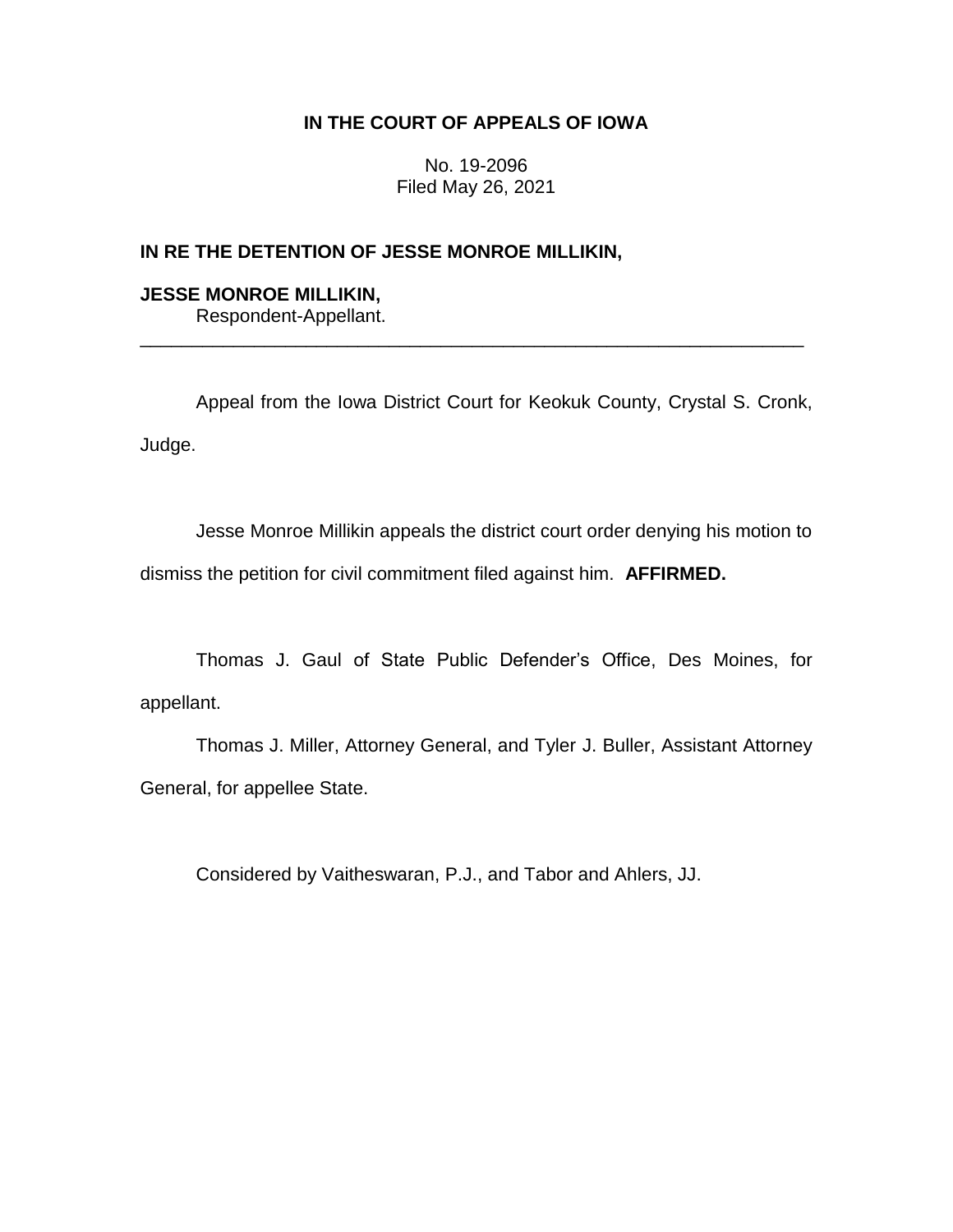**AHLERS, Judge.**

This appeal calls for us to determine whether the doctrine of claim preclusion bars the State from bringing a second petition for commitment as a sexually violent predator (SVP) under Iowa Code chapter 229A (2018) after a first petition was dismissed.

## **I. Background**

In 2008, Jesse Monroe Millikin was convicted of three counts of assault with intent to commit sexual abuse. He was sentenced to an indeterminate term of two years in prison for the first count and a suspended sentence on the second and third counts. Millikin discharged his prison sentence for the first count in November 2011. In November 2012, his special sentence under Iowa Code chapter 903B was revoked and he was ordered to serve two more years in prison.

The State filed its first petition seeking to commit Millikin as an SVP in October 2014, not long before Millikin was scheduled to be released from prison. Iowa Code section 229A.4 (2014) sets forth alternative conditions that must be met for the State to initiate SVP commitment proceedings:

1. If it appears that a person presently confined may be a sexually violent predator and the prosecutor's review committee has determined that the person meets the definition of a sexually violent predator, the attorney general may file a petition alleging that the person is a sexually violent predator and stating sufficient facts to support such an allegation.

2. A prosecuting attorney of the county in which the person was convicted or charged, or the attorney general if requested by the prosecuting attorney, may file a petition alleging that a person is a sexually violent predator and stating sufficient facts to support such an allegation, if it appears that a person who has committed a recent overt act meets any of the following criteria:

a. The person was convicted of a sexually violent offense and has been discharged after the completion of the sentence imposed for the offense.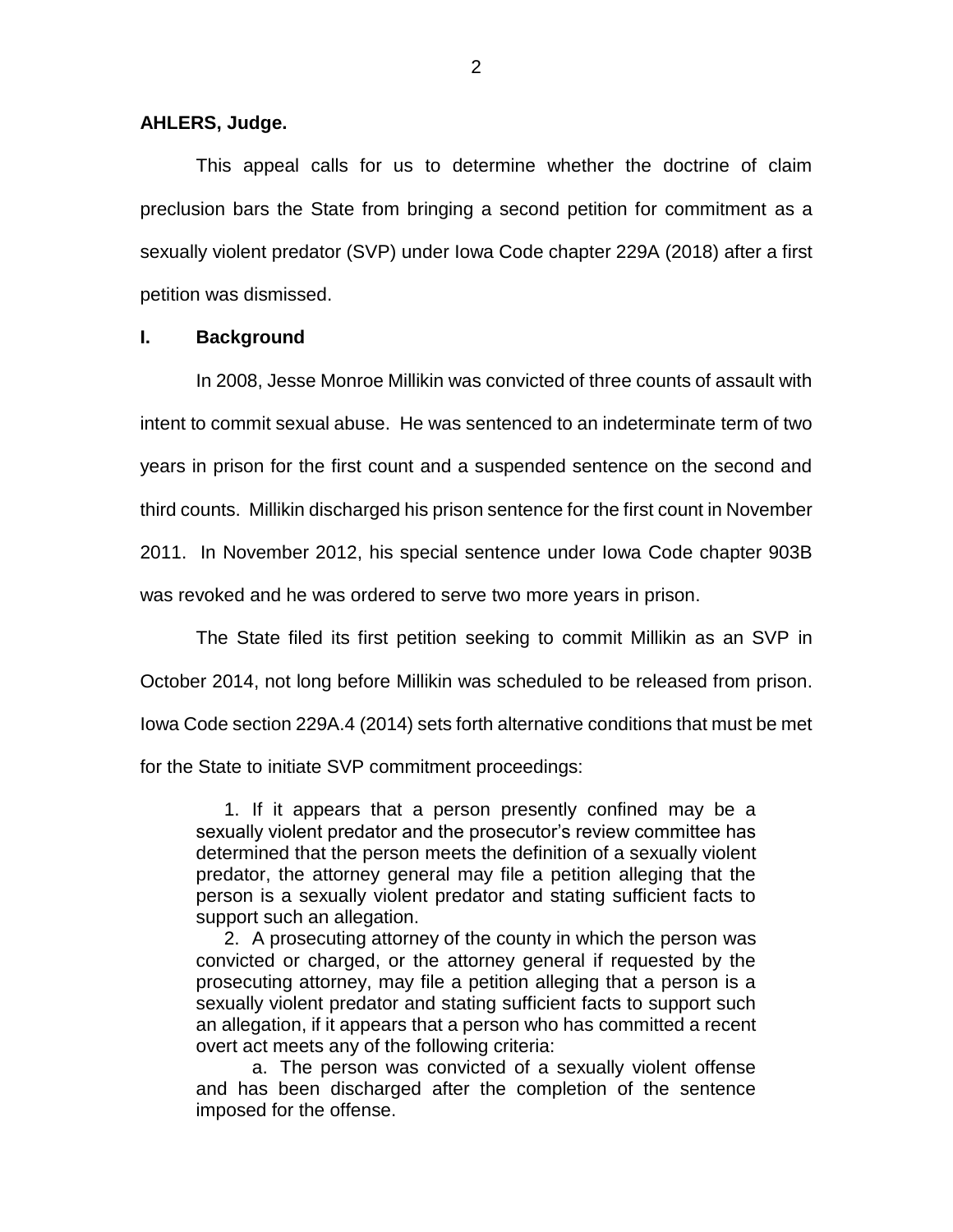b. The person was charged with, but was acquitted of, a sexually violent offense by reason of insanity and has been released from confinement or any supervision.

c. The person was charge with, but was found to be incompetent to stand trial for, a sexually violent offense and has been released from confinement or any supervision.

In its first petition, the State relied solely on the condition set forth in section 229A.4(1), alleging Millikin was "presently confined." The district court granted the petition, finding Millikin to be an SVP, and Millikin appealed. While Millikin's appeal was pending, the Iowa Supreme Court ruled in another case that a person who has completely discharged a sentence for the underlying sexual crime and is serving a special sentence under Iowa Code chapter 903B is not "presently confined" within the meaning of section 229A.4(1). *See In re Det. Wygle*, 910 N.W.2d 599, 619 (Iowa 2018), *superseded by statute*, 2019 Iowa Acts, ch. 17, § 4. As a result, the supreme court entered an order directing the petition against Millikin to be dismissed and for Millikin to be released. Following that direction, the district court entered an order dismissing the petition and releasing Millikin on September 17, 2018.

Three days after the order dismissing the first action was filed, the State filed its second petition. This time, instead of relying on section 229A.4(1) (2018) and alleging Millikin was presently confined, the State relied on section 229A.4(2) and alleged Millikin had committed a "recent overt act" which necessitated his civil commitment. Millikin filed a motion to dismiss the second petition, arguing the petition was barred by res judicata because the allegations in the second petition were virtually identical to those in the first petition and that none of the acts alleged were recent within the meaning of chapter 229A. The district court denied the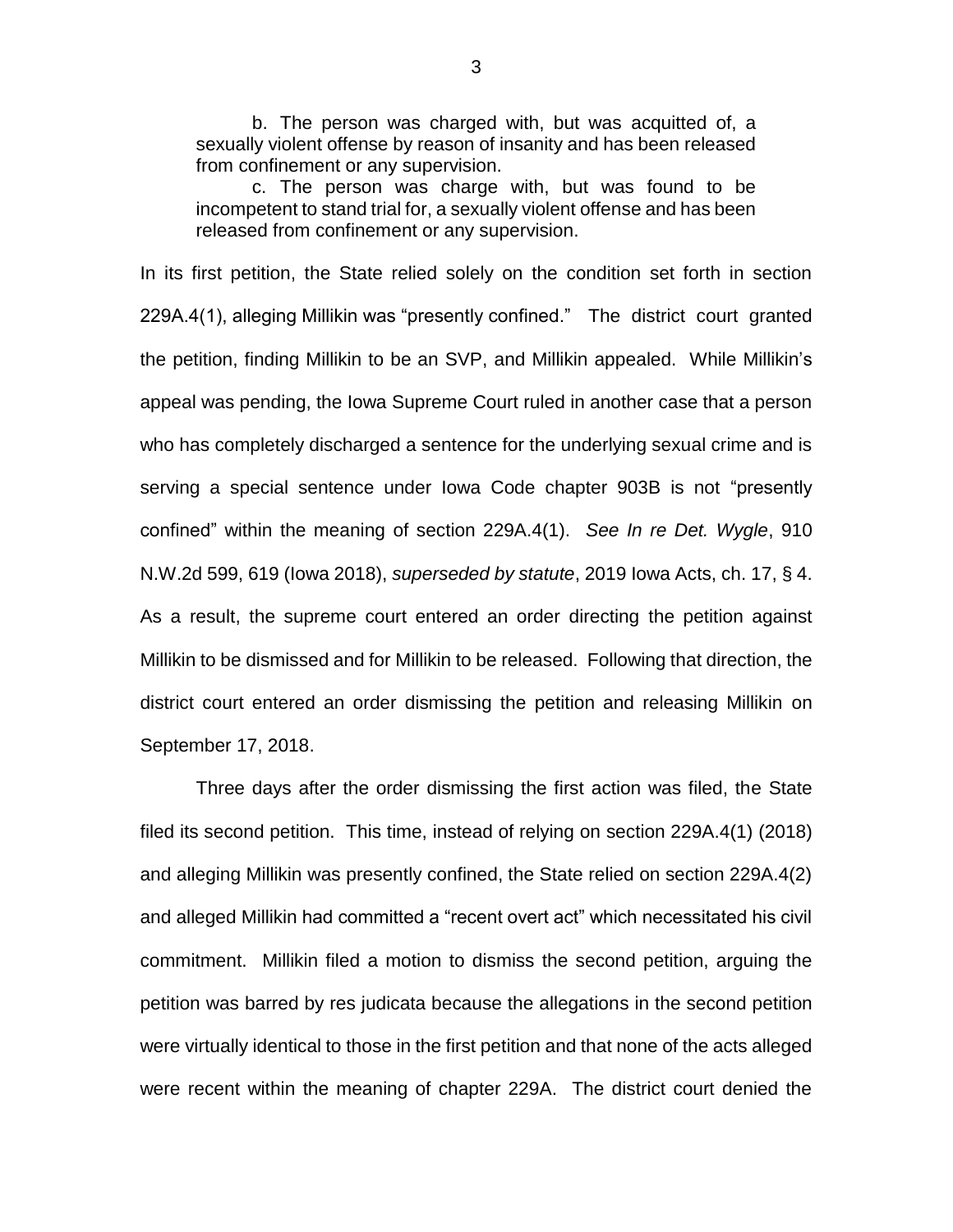motion, and Millikin was found to be a sexually violent predator and civilly committed. Millikin now appeals, relying solely on his claim-preclusion defense.

### **II. Standard of Review**

We review the district court's ruling on the motion to dismiss for correction of legal errors. *In re Det. of Tripp*, 915 N.W.2d 867, 873 (Iowa 2018).

### **III. Discussion**

Millikin argues the second petition is barred by res judicata because the substantive allegations in the second petition are the same as those in the first petition, apart from the allegation that Millikin had committed recent acts as opposed to being presently confined. Res judicata encompasses the concepts of both issue and claim preclusion. *Colvin v. Story Cnty. Bd. of Rev.*, 653 N.W.2d 345, 348 (Iowa 2002). Millikin concedes that issue preclusion is not applicable here because the issue of whether Millikin's actions were "recent" within the meaning of chapter 229A was not litigated. *See Barker v. Iowa Dep't of Pub. Safety*, 922 N.W.2d 581, 587 (Iowa 2019) ("Issue preclusion is a type of res judicata that prohibits parties 'from relitigating in a subsequent action issues raised and resolved in [a] previous action.'" (alteration in original) (quoting *Emps. Mut. Cas. Co. v. Van Haaften*, 815 N.W.2d 17, 22 (Iowa 2012))). As such, the second petition is barred, if at all, only by claim preclusion.

In order for claim preclusion to apply, Millikin must show three elements:

(1) the parties in the first and second action are the same parties or parties in privity, (2) there was a final judgment on the merits in the first action, and (3) the claim in the second suit could have been fully and fairly adjudicated in the prior case (i.e., both suits involve the same cause of action).

4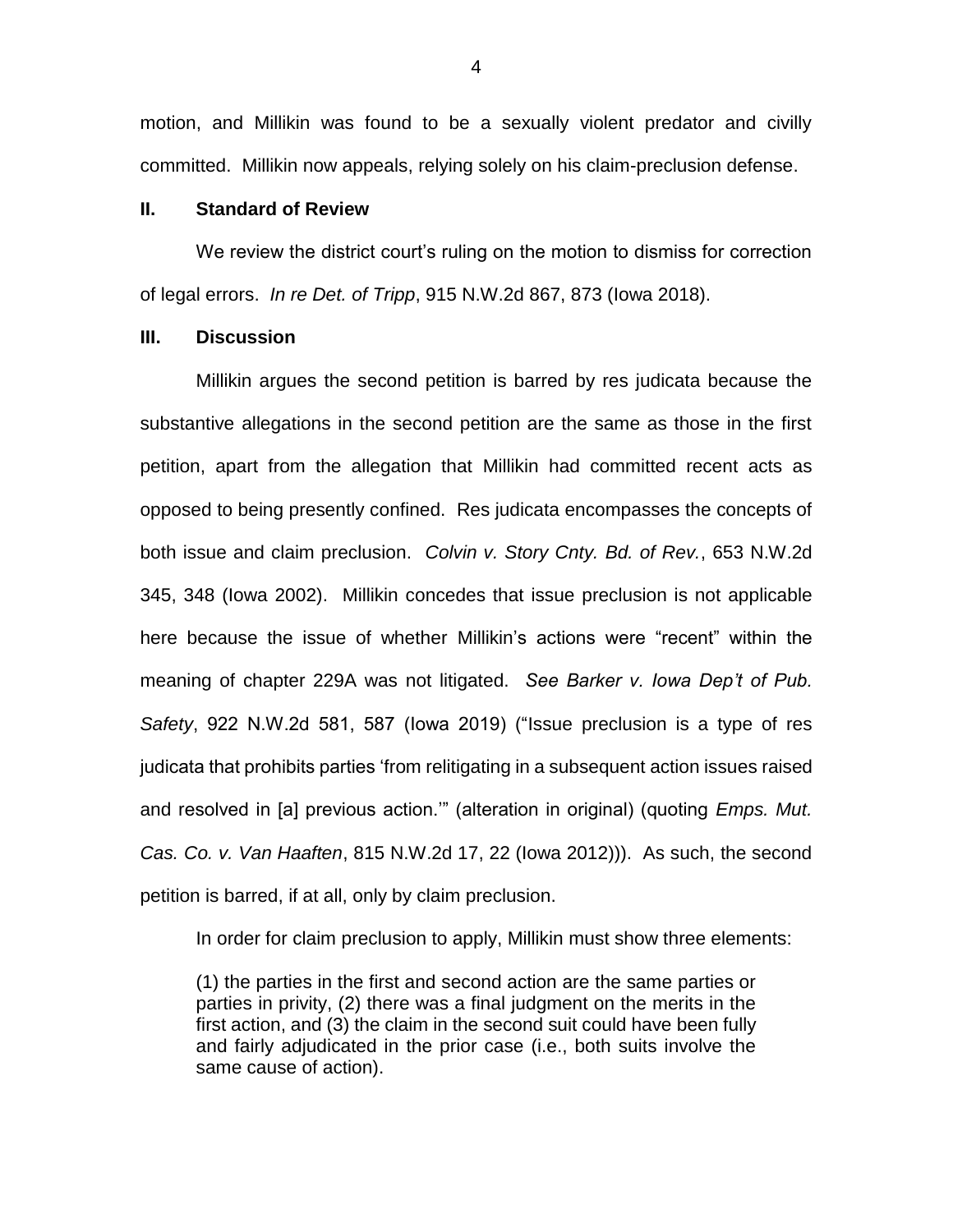*Pavone v. Kirke*, 807 N.W.2d 828, 836 (Iowa 2011). "The absence of any one of these elements is fatal to a defense of claim preclusion." *Id.* (quoting *Arnevik v. Univ. of Minn. Bd. of Regents*, 642 N.W.2d 315, 319 (Iowa 2002)).

There is no dispute the first element of claim preclusion is met, and we will assume for the sake of discussion the third element is satisfied as well. The fight here is over the second element. The district court determined Millikin could not show there was a final judgment on the merits in the first action, and for that reason his claim-preclusion defense failed. On our review, we agree with the district court.

In the first action, the State was seeking to commit Millikin as an SVP. To do that, the State was required to prove three elements:

1. Millikin has been convicted of, or charged with, a sexually violent offense;

2. Millikin suffers from a mental abnormality; and

3. That mental abnormality makes Millikin likely to engage in predatory acts constituting sexually violent offenses if Millikin is not confined in a secure facility.

*See* Iowa Code §§ 229A.2(11) (defining "sexually violent predator"), 229A.7(3) (directing that a trial be conducted to determine whether a respondent is an SVP); Iowa State Bar Ass'n, Iowa Civil Jury Instruction 3700.1. After a trial in the first case, the district court found the State had proved all three elements and Millikin was an SVP. In short, the State won on the merits.

On appeal in the first case, the supreme court did not address the merits of whether Millikin was an SVP (i.e., whether the State had proved the three elements listed above) and did not disturb the district court's determination in that regard. Instead, the supreme court entered an order directing dismissal of the petition because the State had not fulfilled the statutory conditions for filing a petition to